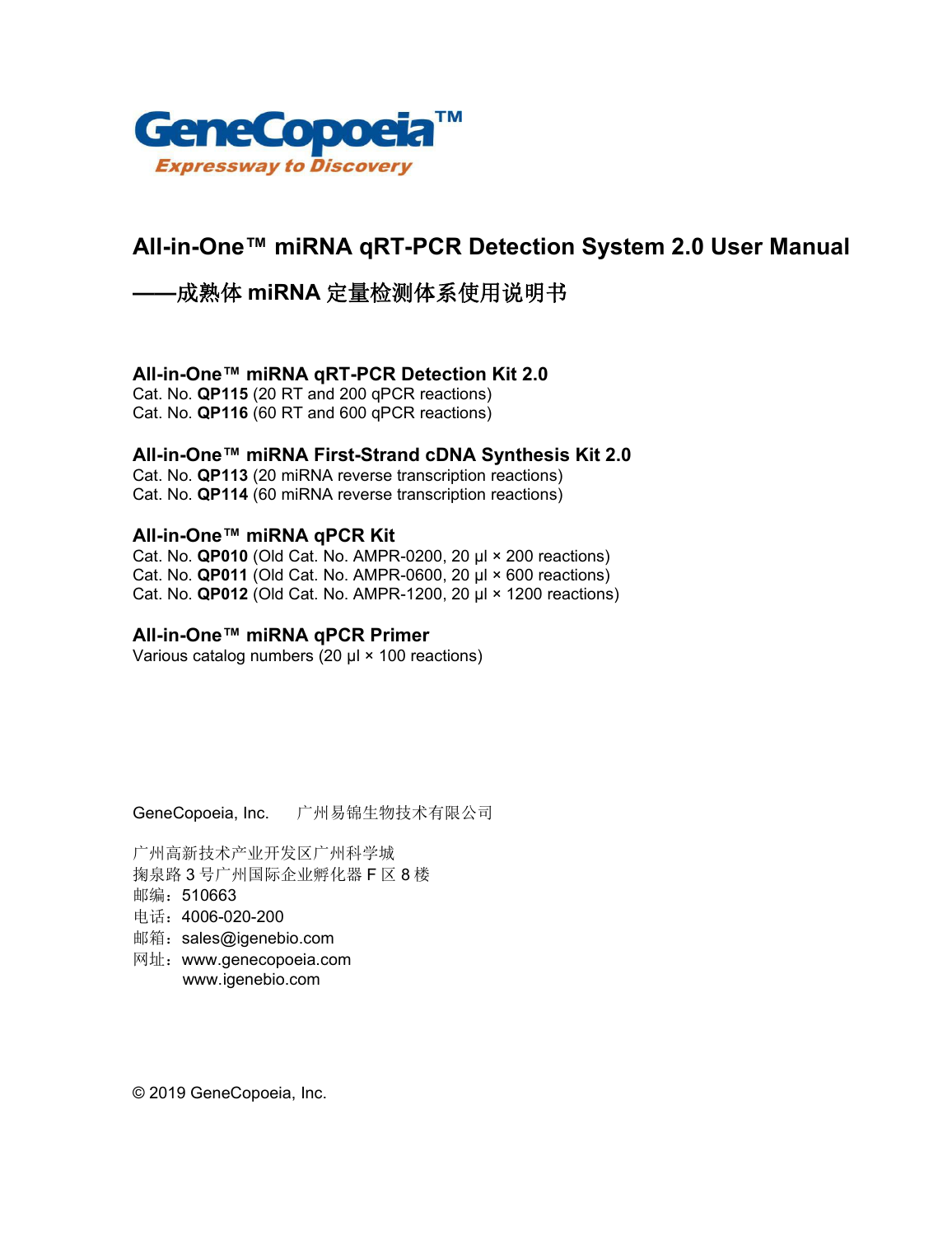# 使用手册

### **All-in-One™ miRNA qRT-PCR Detection System 2.0**

- I. 产品介绍
- II. 相关产品
- III. 试剂盒体系
- IV. 实验前准备
- V. 实验步骤
- VI. 查错指南
- VII. 使用许可与质量保证

# **I.** 产品介绍

MicroRNAs(miRNAs)是一种在转录后水平调节基因表达的非编码小 RNA,长度通常在 18~24 个核苷酸之间。miRNAs 在真核生物中高度保守,控制着许多重要的生理和病理过程,并在细胞发 育和分化中起到关键的调节作用。在不同的组织、同一组织的不同发育阶段及多种癌症组织中, miRNAs 具有一定的表达差异性。因此,在基础与应用研究中对 miRNA 定量分析具有非常重要的 意义。

All-in-One™ miRNA qRT-PCR Detection System 2.0 检测系统利用实时荧光定量 PCR 技术来实现 对成熟体 miRNAs 的定量分析, 实验过程包括两个主要步骤(详见图 1)。

### **1.**第一链 **cDNA** 合成

采用 PolyA 聚合酶在 miRNAs 3'末端加多聚 A 尾(PolyA),再使用一种特殊的 Oligo- dT adaptor primer 在逆转录酶的作用下生成 miRNAs 对应的第一链 cDNA。

### **2.qPCR** 检测

特异的 qPCR 检测上游引物配合使用通用的下游接头引物, 利用包含有 SYBR® Green 的 All-in-One™ qPCR Mix 可以特异地检测到 miRNAs 逆转录合成的 cDNAs。

相比传统的分子杂交法,如 Northern 印迹杂交法, All-in-One™ miRNA qRT-PCR Detection system 2.0 提供的 miRNAs 检测方法具有更加快速、特异性好、灵敏度高,且所需要样本量少的优 点。

### 产品优势

- 仅需一步反应即可将 miRNA 逆转录成第一链 cDNA。
- 提供了一种准确并且快速定量 miRNAs 表达谱分析的方法。
- 独特的 miRNA 引物设计技术及其优化的反应体系避免了非特异性扩增、特别是 Pre-miRNA 的 污染。
- 配套使用经验证的特异性 miRNA 检测引物、miRNAs 表达克降及其他工具, 可以实现完整的 miRNAs 功能研究。
- All-in-One TM miRNA qRT-PCR Detection System 2.0 是基于 SYBR Green染料法的 qPCR 检测 系统,可用于从一次合成反应的 cDNA 中同时检测多种 miRNAs, 不仅减少了误差、节约了样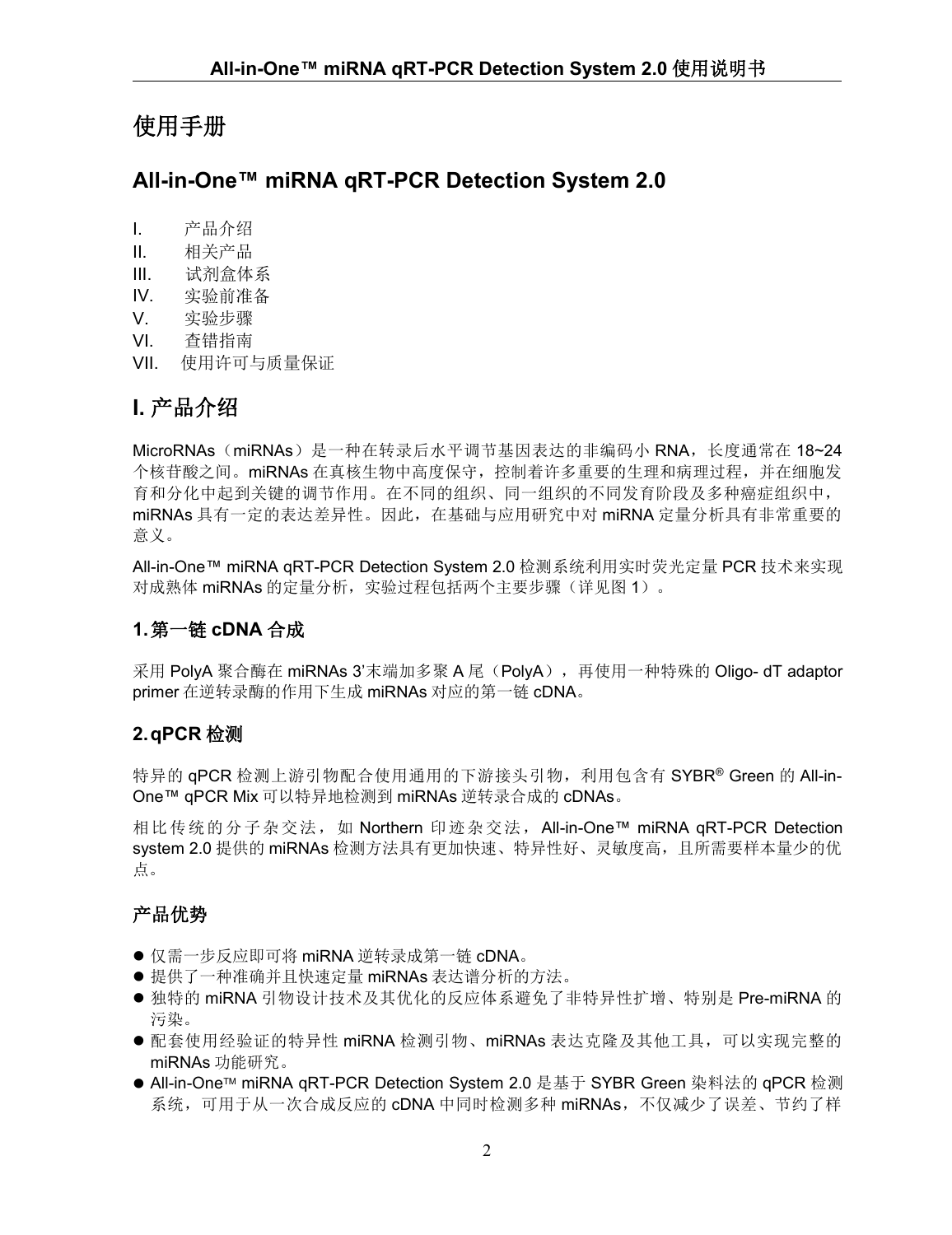品,同时还实现了检测的高通量。



图 1. All-in-One™ miRNA qRT-PCR Detection System 2.0 工作原理图。

# **II.** 相关产品

GeneCopoeia 提供一整套 miRNA 研究的完整解决方案,其相关的产品如下表所示。

| 产品                                             | 描述                                                                               |
|------------------------------------------------|----------------------------------------------------------------------------------|
| miExpress™ miRNA 前体表达克隆                        | 预制的 750 个人源, 450 个小鼠源和 270 个大鼠源 miRNA 前体表达克<br>隆,可以用于研究 miRNA 在基因表达中的调控作用。       |
| miTarget™ miRNA 靶标表达克隆                         | 预制的 20,000 个人源和 15,000 个小鼠源 miRNA 靶标表达克隆, 可以<br>用于 miRNA 功能研究。                   |
| miArrest™ miRNA 抑制子表达克隆                        | 预制的 750 个人源, 450 个小鼠源和 270 个大鼠源 miRNA 抑制子表达克<br>隆,可以用于 miRNA 功能研究。               |
| OmicsLink™ Expression-Ready<br>ORF cDNA Clones | 预制的 20,000 个人源和 15,000 个小鼠源 ORF 表达即用型克隆, 可以用<br>于基因功能获得或缺失研究。                    |
| All-in-One™ miRNA qPCR 引物                      | 预制的 1700 个人源, 800 个小鼠源和 400 个大鼠源验证的 miRNA qPCR<br>引物,可以用于稳定的、可重复、可靠的 miRNA 定量分析。 |
| Endofectin™ 系列转染试剂                             | 细胞毒性低、转染效率高, 广泛用于常见细胞系。                                                          |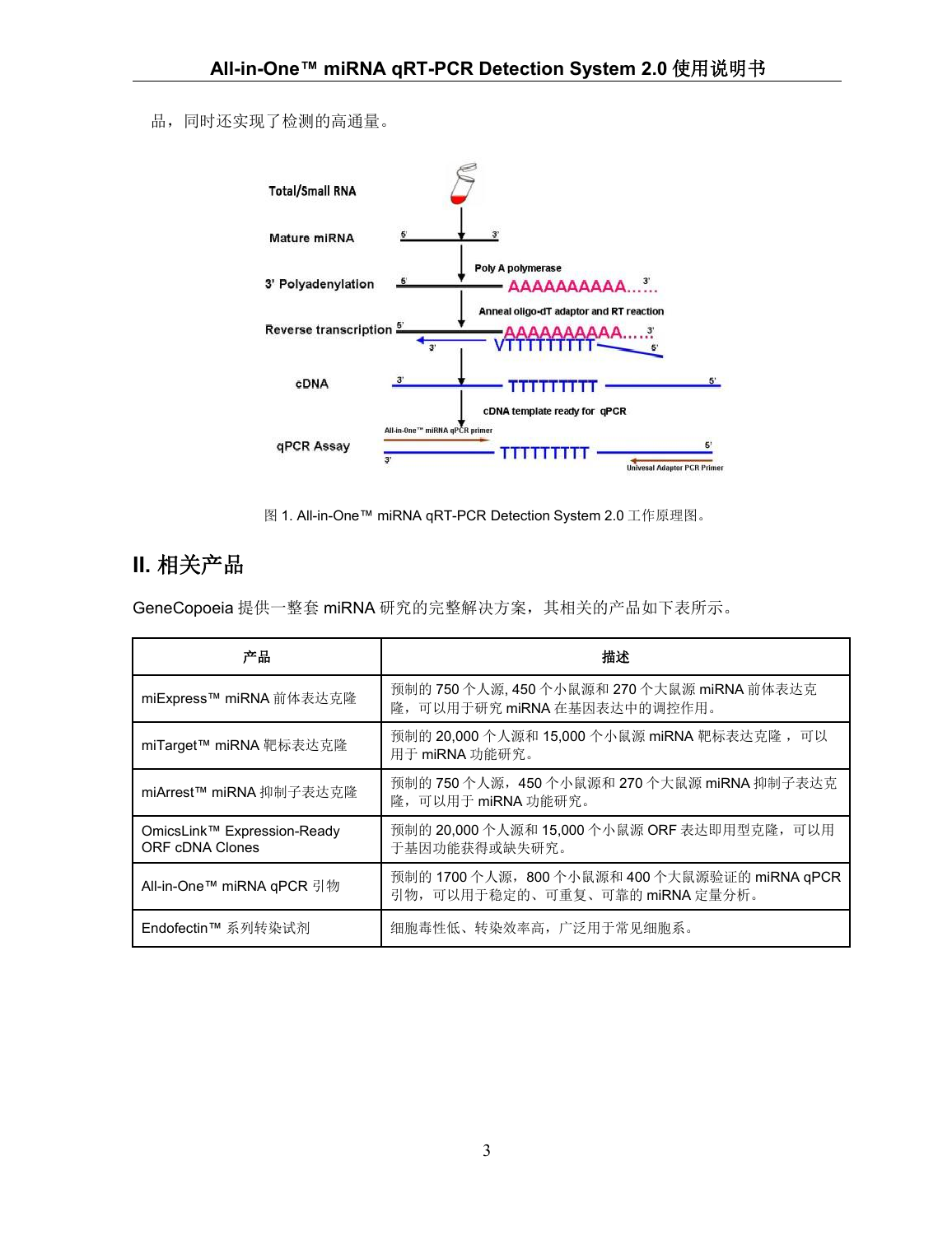# **III.** 试剂盒体系(各种试剂盒可以单独订购)

# **1. All-in-One™ miRNA qRT-PCR Detection Kit 2.0**

货号:QP115、QP116。试剂盒组份如下表所示。

| 组分货号                                | 组份                                                                                      | 体积                                                                               | 描述                                                                                              |  |
|-------------------------------------|-----------------------------------------------------------------------------------------|----------------------------------------------------------------------------------|-------------------------------------------------------------------------------------------------|--|
| QP113-01                            | 2 U/µl Poly A<br>$1 \times 20$ µl<br>$3\times(1\times20)$ µl<br>Polymerase              |                                                                                  | 在 miRNAs 3'末端加多聚 A 尾 (PolyA)                                                                    |  |
| QP056-01                            | SureScirpt <sup>™</sup> RTase<br>Mix $(20*)$                                            | 由 M-MLV 逆转录酶和 RNase 抑制剂组成<br>$1 \times 20$ µl<br>$3\times(1\times20)$ µl<br>的混合液 |                                                                                                 |  |
| QP113-03                            | 5×PAP/RT Buffer II                                                                      | $1 \times 80$ µl<br>$3\times(1\times80)$ µl                                      | 包含 rATP, dNTP, oligo-dT adaptor RT<br>primer 等                                                  |  |
| QP006-07                            | dd H <sub>2</sub> O<br>$1 \times 1$ ml<br>(RNase/DNase free)<br>$3\times(1\times1)$ ml  |                                                                                  | DEPC 处理水,无 RNase、DNase 污染                                                                       |  |
| QP001-01                            | 2×All-in-One™ qPCR<br>Mix                                                               | $2\times1$ ml<br>$3\times(2\times1)$ ml                                          | 包含已优化浓度的 Hot-start DNA 聚合酶、<br>Buffer、 dNTP 和 SYBR Green 等                                      |  |
| 50×ROX Reference<br>QP001-02<br>Dye |                                                                                         | $1 \times 80$ µl<br>$3\times(1\times80)$ µl                                      | 根据不同的定量 PCR 仪器需求, 进行<br>ROX 校准                                                                  |  |
| QP010-03                            | 50 µM<br>Universal Adaptor<br><b>PCR Primer</b><br>$(Tm = 64.5$ GC content<br>$= 50\%)$ | $1 \times 20$ µl<br>$3\times(1\times20)$ µl                                      | 用于匹配 miRNA 逆转录中的 adaptor RT<br>primer, 与特异 miRNA 的 qPCR 检测上游<br>引物配套使用,可以准确地对 miRNAs 进<br>行定量分析 |  |

注:该试剂盒-20°C 至少保存 12 个月,请注意避免反复冻融。

### **2. All-in-One™ miRNA First-Strand cDNA Synthesis Kit 2.0**

货号: QP113、QP114。试剂盒组份如下表所示。

| 组分货号     | 组份                                           | 体积                                                                                                   | 描述                           |  |
|----------|----------------------------------------------|------------------------------------------------------------------------------------------------------|------------------------------|--|
| QP113-01 | 2 U/µl Poly A<br>Polymerase                  | $1 \times 20$ µl<br>$3\times(1\times20 \text{ µ})$                                                   | 在 miRNAs 3'末端加多聚 A 尾 (PolyA) |  |
| QP056-01 | SureScirpt <sup>™</sup> RTase<br>Mix $(20x)$ | 由 M-MLV 逆转录酶和 RNase 抑制剂组成<br>$1 \times 20$ ul<br>的混合液<br>$3\times(1\times20 \text{ µ})$              |                              |  |
| QP113-03 | 5×PAP/RT Buffer II                           | 包含 rATP, dNTP, oligo-dT adaptor RT<br>$1 \times 80$ µl<br>$3\times(1\times80 \text{ µ})$<br>primer 等 |                              |  |
| QP006-07 | dd H <sub>2</sub> O<br>(RNase/DNase free)    | $1 \times 1$ ml<br>DEPC 处理水,无 RNase、DNase 污染<br>$3\times(1\times1$ ml)                               |                              |  |

注: 该试剂盒-20℃ 至少保存 12 个月, 请注意避免反复冻融。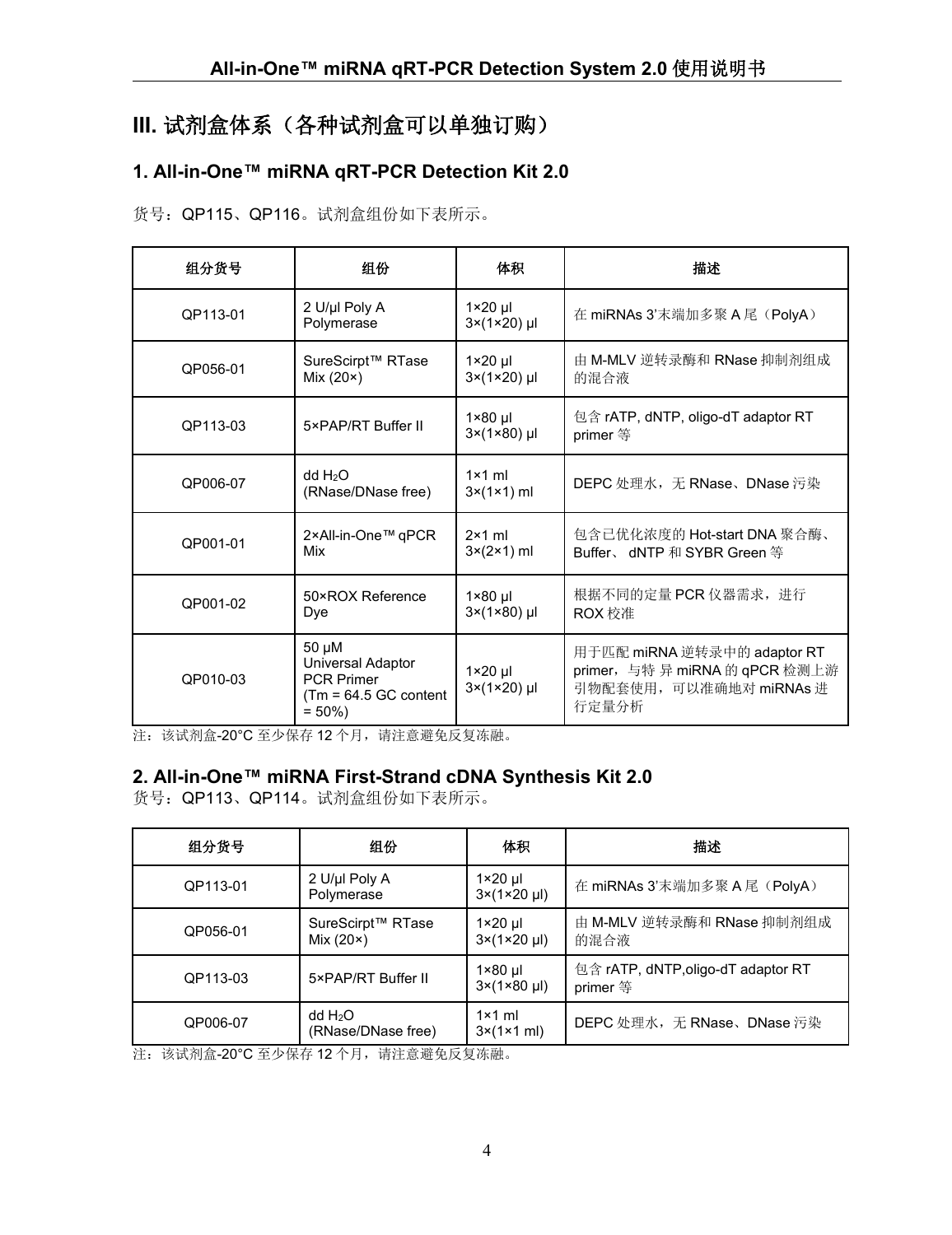### **3. All-in-One™ miRNA qPCR Kit**

货号: QP010、QP011 、QP012。试剂盒组份如下表所示。

| 组分货号     | 组份                                                                               | 体积                                                                              | 描述                                                                                               |
|----------|----------------------------------------------------------------------------------|---------------------------------------------------------------------------------|--------------------------------------------------------------------------------------------------|
| QP001-01 | 2×All-in-One™ qPCR<br>Mix                                                        | $2\times1$ ml<br>$3\times(2\times1$ ml)                                         | 包含已优化浓度的 Hot-start DNA 聚合酶、<br>Buffer、 dNTP 和 SYBR Green 等                                       |
| QP001-02 | 50×ROX Reference Dye                                                             | 根据不同的定量 PCR 仪器需求,进行<br>$1 \times 80$ µl<br>$3\times(1\times80 \,\mu)$<br>ROX 校准 |                                                                                                  |
| QP010-03 | 50 µM<br>Universal Adaptor PCR<br>Primer<br>$(Tm = 64.5$ GC content<br>$= 50\%)$ | $1 \times 20$ µl<br>$3\times(1\times20 \text{ µ})$                              | 用于匹配 miRNA 逆转录中的 adaptor RT<br>primer, 与特 异 miRNA 的 qPCR 检测上<br>游引物配套使用, 可以准确地对 miRNAs<br>进行定量分析 |

注: 该试剂盒-20℃ 至少保存 12 个月, 请注意避免反复冻融。

# **4. All-in-One™ miRNA qPCR Primers**

提供的 miRNAs qPCR 引物均经过以 cDNAs 为模板的 qPCR 实验确证。该引物产品常温寄 送,-20℃ 至少保存 12 个月。

| 组份                               | 体积                            | 描述                                                                                |
|----------------------------------|-------------------------------|-----------------------------------------------------------------------------------|
| All-in-One™ miRNA<br>gPCR Primer | $20 \mu$ k $100 \text{ rxns}$ | 预制的 1700 个人源, 800 个小鼠源和 400 个大鼠源验证的 miRNA<br>qPCR 引物, 可以用于稳定的、可重复、可靠的 miRNA 定量分析。 |
| Positive Control cDNA<br>Mix     | 20 µl×3 rxns                  | 以多种组织来源的 RNA 混合液为模板, 逆转录生成的第一链 cDNA<br>混合液,可以用于验证 miRNA qPCR 引物。                  |

请登录 *<http://www.genecopoeia.com/product/search/index.php?prt=15> (*英文网站*)* 或者 *http://www.igenebio.com/tech/datasheet/index.php (*中文网站*)* 查询引物验证结果及引物的订 购相关信息。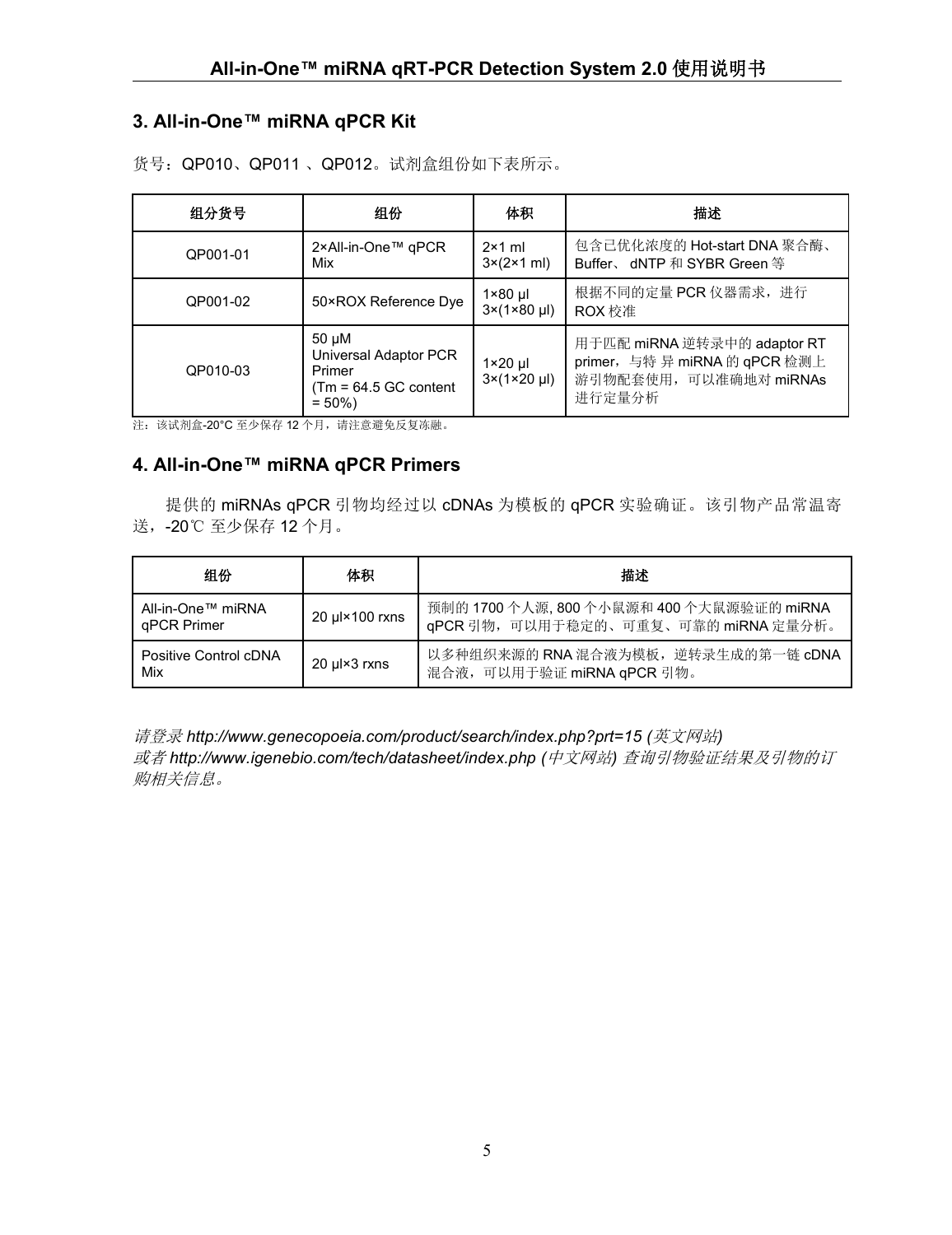### **IV.** 实验前准备

### 注意!在处理化学制品前,请穿戴实验服、一次性手套和护目镜。

#### **1.RNA** 样品准备

避免溶剂、耗材及实验器具中污染RNase,对于RNA相关实验是至关重要的。在准备RNA样品全 过程中,需要戴上口罩和手套。小心仔细的按照所选的RNA提取流程进行操作。实验中可购买无 RNase的即用型试剂进行实验, 或者将溶剂用0.1% DEPC(焦碳酸二乙酯)处理后再经过高压灭 菌亦可。实验器具上的RNase可经过250℃干热灭菌3小时灭活。包括微量离心管、移液器吸头等 全部耗材用DEPC处理后,再经过高压灭菌以灭活RNase方可使用,同样可购买无RNase的耗材产 品使用。

#### **2.**引物设计

检测试剂盒 All-in-One™ miRNA qRT-PCR Detection Kit 2.0 及 All-in-One™ miRNA qPCR Kit 均 配有下游通用引物 "Universal Adaptor PCR Primer" (Tm = 64.5, GC% = 50%)

特异的 miRNA 检测上游引物可自行设计,也可通过我们从 GeneCopoeia 订购,更多信息请咨 **询。**

成熟体 miRNAs 长度通常在 18~24 个核苷酸之间,被称为"微小 RNA"。特异的上游引物可以通过 miRNAs 序列直接设计,但是一些特殊的困难结构 miRNA(比如高、低 Tm 值或高度同源性的 miRNAs,一些来自特殊组织(比如 pre-miRNA 或 pri-miRNA 高度表达)的 miRNAs,在进行引物 设计时需要进行设计优化,以便得到特异扩增的 miRNA 检测上游引物。

### 注意事项:

- 为保证使用效果, 试剂盒保存于-20℃, 避免储存或放置于4℃或室温条件下。
- 轻柔颠倒离心管数次以使试剂混合均匀,避免产生泡沫,短暂离心后备用。
- 按照实验流程讲行操作, 避免 RNase 污染。
- 所有反应的准备过程在冰上进行, 避免 RNA 的降解。

### **V.** 实验步骤

### **1.**第一链 **cDNA** 合成(**miRNA** 逆转录)

使用试剂盒 All-in-One™ miRNA qRT-PCR Detection Kit 2.0 (货号: QP115、QP116) 或 All-in-One™ miRNA First-Strand cDNA Synthesis Kit 2.0 (货号: QP113、QP114)

a. 将模板 RNA 置于冰上融解, 5×PAP/RT Buffer II 和 ddH<sub>2</sub>O (RNase and DNase free) 室温融解。 注: 5×PAP/RT Buffer 可能出现白色沉淀, 不影响正常使用。解冻过程中轻柔振荡混匀, 或者在 37℃孵育 5~10 分 钟,使沉淀完全溶解。

b. 轻柔混匀试剂盒中各种组分, 短暂离心后置于冰上保存。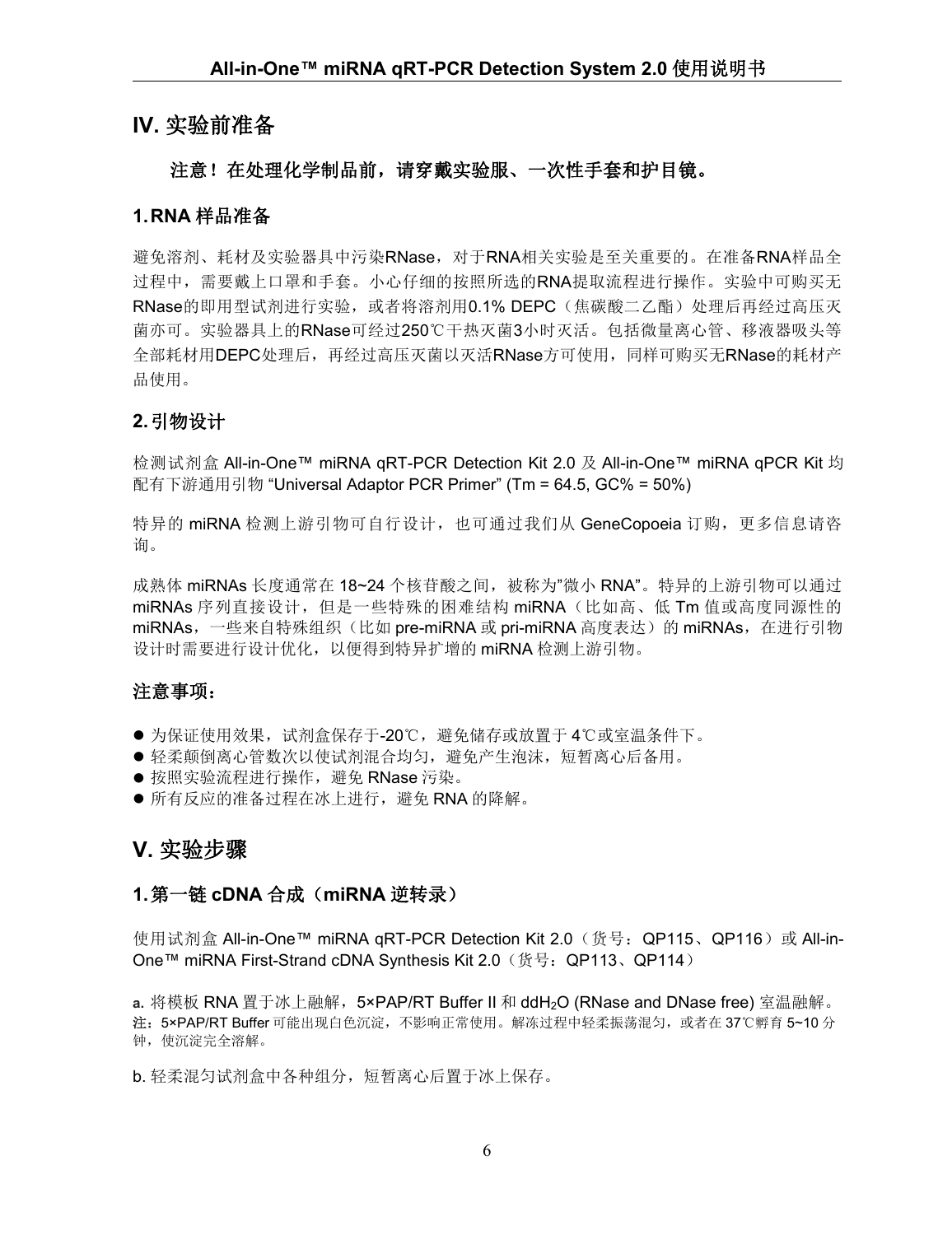c. 准备反转录反应液,将下表中试剂加入预冷的 RNase-free 反应管至终体积为 20 μl。

| 试剂                                     | 体积             | 质量                              |
|----------------------------------------|----------------|---------------------------------|
| Total RNA*<br>or small-molecule RNA    |                | $1 \mu g^{\dagger}$<br>$100$ ng |
| 2 U/µl Poly A Polymerase               | 1 µl           |                                 |
| SureScirpt™ RTase Mix (20×)            | 1 <sub>µ</sub> |                                 |
| 5×PAP/RT Buffer II                     | $4 \mu$        | 1x                              |
| dd H <sub>2</sub> O (RNase/DNase free) | 至终体积 20 µl     |                                 |

\* Total RNA 中必须包含小分子 RNA.

† 以上表格中 RNA 质量为推荐的使用量,如果使用 total RNA,使用量介于 1 ng ~ 5 µg。如果使用纯化的小分子 RNA,使用量介于 0.1ng  $\sim$  1 µg.

d. 反转录反应:

动作轻柔地混匀已准备好的反应混合物,短暂离心后置于 37℃孵育 60 分钟,接着置于 85℃温育 5 分钟(终止逆转录反应)。 进行 qPCR 反应,建议先用灭菌蒸馏水稀释逆转录产物 5 ~ 20 倍, 对 于反应体系 20 μl 的 qPCR 反应, 建议使用 2 μl 稀释的 cDNA。稀释的 cDNA 溶液可置于-20℃保 存数周。

### **2.qPCR** 定量检测 **miRNA**

使用试剂盒 All-in-One™ miRNA qRT-PCR Detection Kit 2.0(货号:QP115、QP116)或 All-in- One™ miRNA qPCR Kit(货号 QP010、QP011、QP012)

a. 解冻并轻柔混匀试剂盒中的 All-in-One™ qPCR Mix。短暂离心使管中试剂集中于底部, 冰上保 存。根据定量 PCR 仪器需求,选择是否使用 50×ROX Reference Dye。

注:2×All-in-One™ qPCR Mix 可能出现黄色沉淀,不影响正常使用。解冻过程中轻柔振荡混匀,或者在 37℃孵育 5~10分钟,使沉淀完全溶解。

b. 使用 ddH2O 将试剂盒中的 50 µM 通用下游引物(Universal Adaptor PCR Primer)稀释至 2µM。

c. 按照下表内容, 在冰上准备 qPCR 反应液。

| 试剂                                                    | 体积             | 终浓度           |
|-------------------------------------------------------|----------------|---------------|
| 2×All-in-One™ qPCR Mix <sup>®</sup>                   | $10 \mu$       | $1 \times$    |
| All-in-One™ miRNA qPCR Primer (2 µM) <sup>2</sup>     | $2 \mu$        | $0.2 \mu M$   |
| Universal Adaptor PCR Primer (2 µM)                   | $2 \mu$        | $0.2 \mu M$   |
| First-strand cDNA (diluted 1:5) <sup>®</sup>          | $2 \mu$        |               |
| ROX Reference $Dye^{\circledast}(30 \mu M)$ if needed | $0.1 - 0.4$ µl | 150 nM~600 nM |
| Water (double distilled)                              |                |               |
| Not using ROX Reference Dye                           | $4 \mu$        |               |
| <b>Using ROX Reference Dye</b>                        | $3.9 - 3.6$ µl |               |
| 总体积                                                   | $20 \mu$       |               |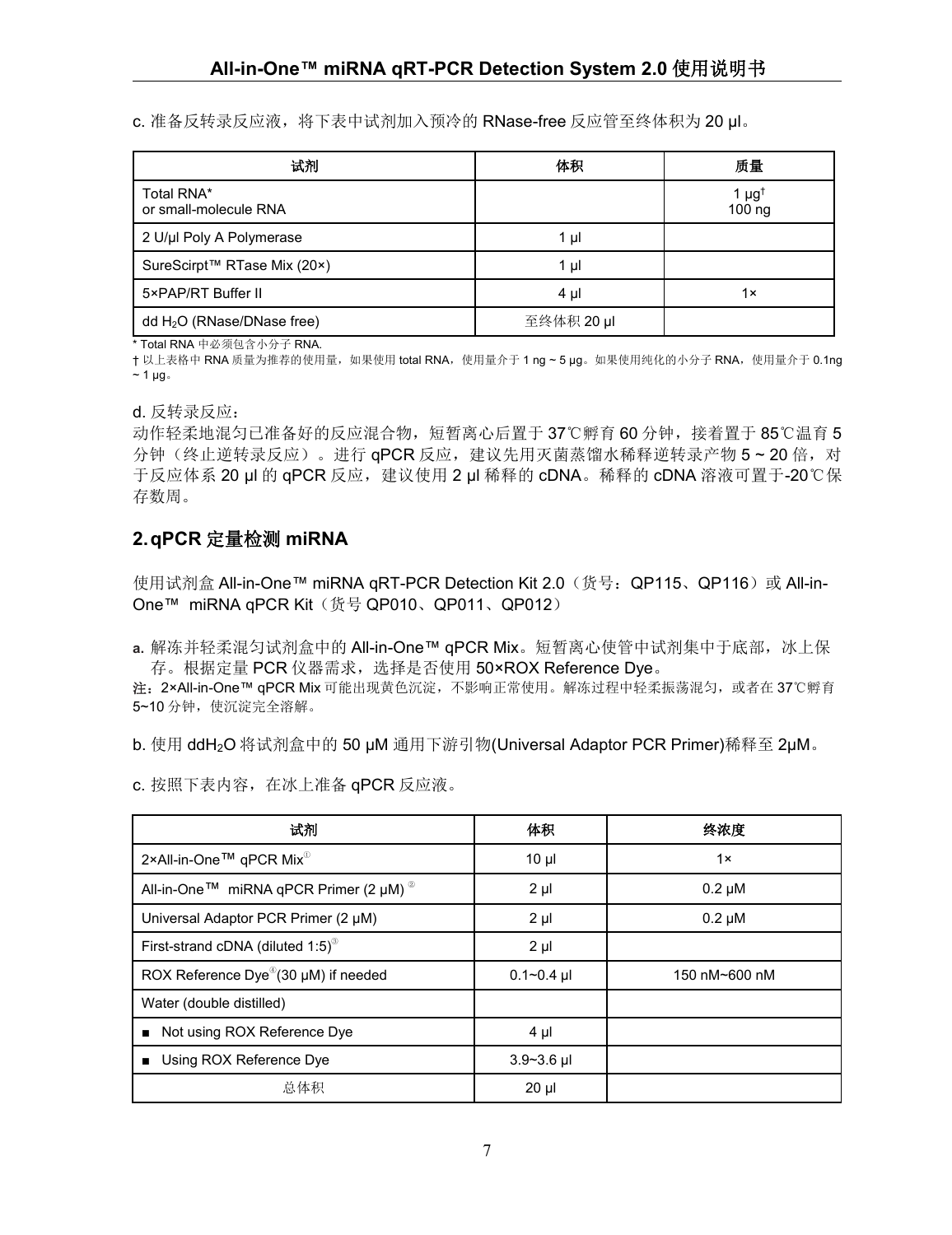①使用 2×All-in-One™ qPCR Mix 一半的体积时,需要相应地减半其他组份的体积。如果总的 qPCR 反应体系发生 变化,对应的反应体系中各试剂体积需要做相同比例的调整。

②qPCR 引物反应终浓度一般介于 0.2 ~0.4 μM 之间。通常 PCR 反应体系中引物的终浓度为 0.2 μM 时, 可以获得 比较好的实验结果。

③在进行 qPCR 反应之前,逆转录得到的第一链 cDNA 需要进行稀释,避免逆转录体系中残余的一些试剂对 qPCR 扩增效率产生影响。

④ROX Reference Dye 可用于需要 Dye 的定量 PCR 扩增仪,是用以校正孔与孔之间产生的荧光信号误差。例如使 用 Life Technologies 公司的 Real Time PCR 扩增仪进行实验就需要校正。不同的定量 PCR 仪使用的 ROX Reference Dye 浓度不同,因此,根据不同的定量 PCR 仪器,选择使用不同浓度的 ROX Reference Dye。常见的 定量 PCR 仪, 使用 ROX Reference Dye 参考如下:

| 仪器类型                                                                                                                          | <b>ROX</b> 使用量 (20 ul 体系)                      | 终浓度                     |
|-------------------------------------------------------------------------------------------------------------------------------|------------------------------------------------|-------------------------|
| BioRad iCycler, MyiQ,<br>iQ5,CFX-96,CFX-384,<br>Eppendorf Mastercycler realplex,<br>Roche LightCycler 480,<br>LightCycler 2.0 | None                                           | No ROX                  |
| <b>ABI PRISM</b><br>7000/7300/7700/7900HT<br>and 7900HTFast.<br>ABI Step One,<br>ABI Step One Plus                            | 0.4 µl $(0.2 \sim 0.4$ µl)                     | 600 nM $(300 - 600)$ nM |
| ABI 7500, 7500 Fast,<br>ABI Viia7,<br>Stratagene Mx3000P,<br>Mx3005P, Mx4000,                                                 | $0.1 \text{ µ} (0.02 \text{ m} 0.1 \text{ µ})$ | 150 nM $(30-150)$ nM    |

注:其他未列在上表中的定量 PCR 仪器类型,请根据仪器的使用说明书摸索合适的 ROX Reference Dye。

- d. 轻柔混匀 qPCR 预混液并短暂离心,按照反应体系说明将预混液加入 PCR 反应管中, 短暂离心 确保预混反应液处于 PCR 反应管底部。
- e. 根据下表设置三步法 PCR 程序开始 qPCR 反应(以 Bio-Rad iQ5 定量 PCR 仪器推荐的反应程 序为例)。

| 循环数 | 步骤  | 温度             | 时间                | 检测与否 |
|-----|-----|----------------|-------------------|------|
|     | 预变性 | 95°C           | $10 \text{ min}$  | 否    |
| 40  | 变性  | 95°C           | 10 <sub>sec</sub> | 否    |
|     | 退火  | $Tm-2^{\circ}$ | 20 sec            | 否    |
|     | 延伸  | 72°C           | 10 sec            | 是    |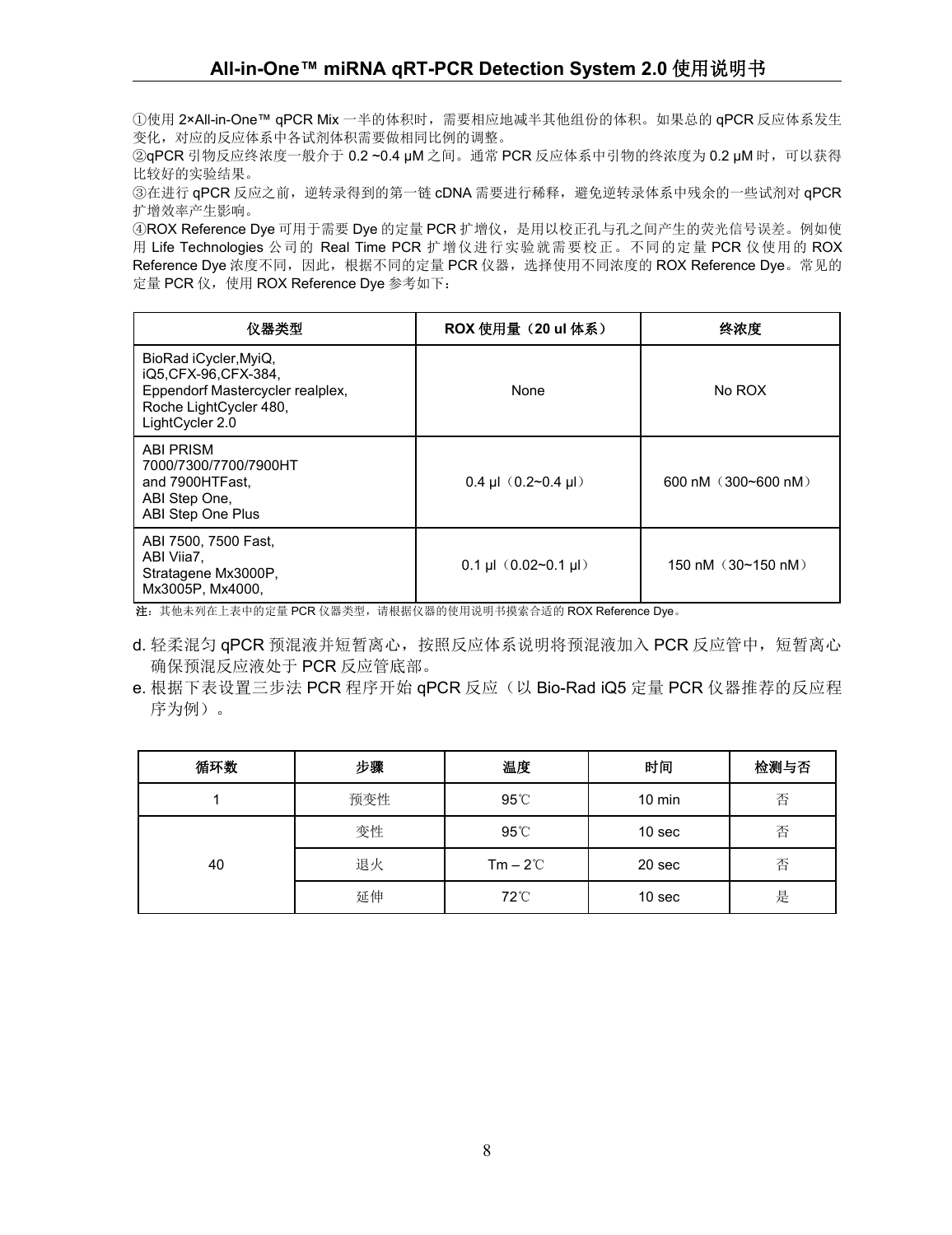#### 注意事项:

● 本试剂盒使用 SYBR Green 染料监测 qPCR 反应, 因此需要在 qPCR 循环结束后立即进行熔解 曲线分析。请参照不同的定量 PCR 仪器,选择合适的熔解曲线分析反应程序。以下以 Bio-Rad iQ5 定量 PCR 仪器推荐的反应程序为例。

| 温度范围                             | 热比         | 恒定温度        | 检测与否 |
|----------------------------------|------------|-------------|------|
| $65^{\circ}$ C ~ 95 $^{\circ}$ C | 0.5℃/ 单位时间 | 6 sec/ 单位时间 | È    |
| $30^{\circ}$                     |            | 30 sec      |      |

- 2×All-in-One™ qPCR Mix 中使用的 DNA 聚合酶是一种经过特异性化学修饰的热启动酶, 95℃ 预变性 10 分钟能够充分活化这种酶。
- miRNA 的引物设计依据一种特殊的引物设计方法,严格控制退火温度可以有效地避免非特异扩 增。从 GeneCopoeia 订购的 miRNA 引物,请参照引物验证报告中优化的 qPCR 反应条件。
- 用于逆转录的 Oligo-dT 接头引物(Oligo-dTAdaptor primer)为 53 个碱基组成,考虑 miRNA 的 序列为 22 个碱基的情况下, qPCR 扩增产物基因片段大概为 75 bp, 因此 qPCR 反应的延伸时 间至少需要 10 秒。qPCR 扩增产物的熔解曲线分析中, Tm 值一般介于 75℃ ~ 83℃之间, 如果 熔解曲线 Tm 值超出这个温度范围,建议用其他方法分析 qPCR 产物的扩增特异性,比如琼脂糖 凝胶电泳。
- 以上的反应条件主要参考 Bio-Rad iQ5 定量 PCR 仪器进行设置, 若使用其他的定量 PCR 仪, 请 参考对应的仪器使用说明书来设置具体的延伸时间及熔解曲线分析反应程序。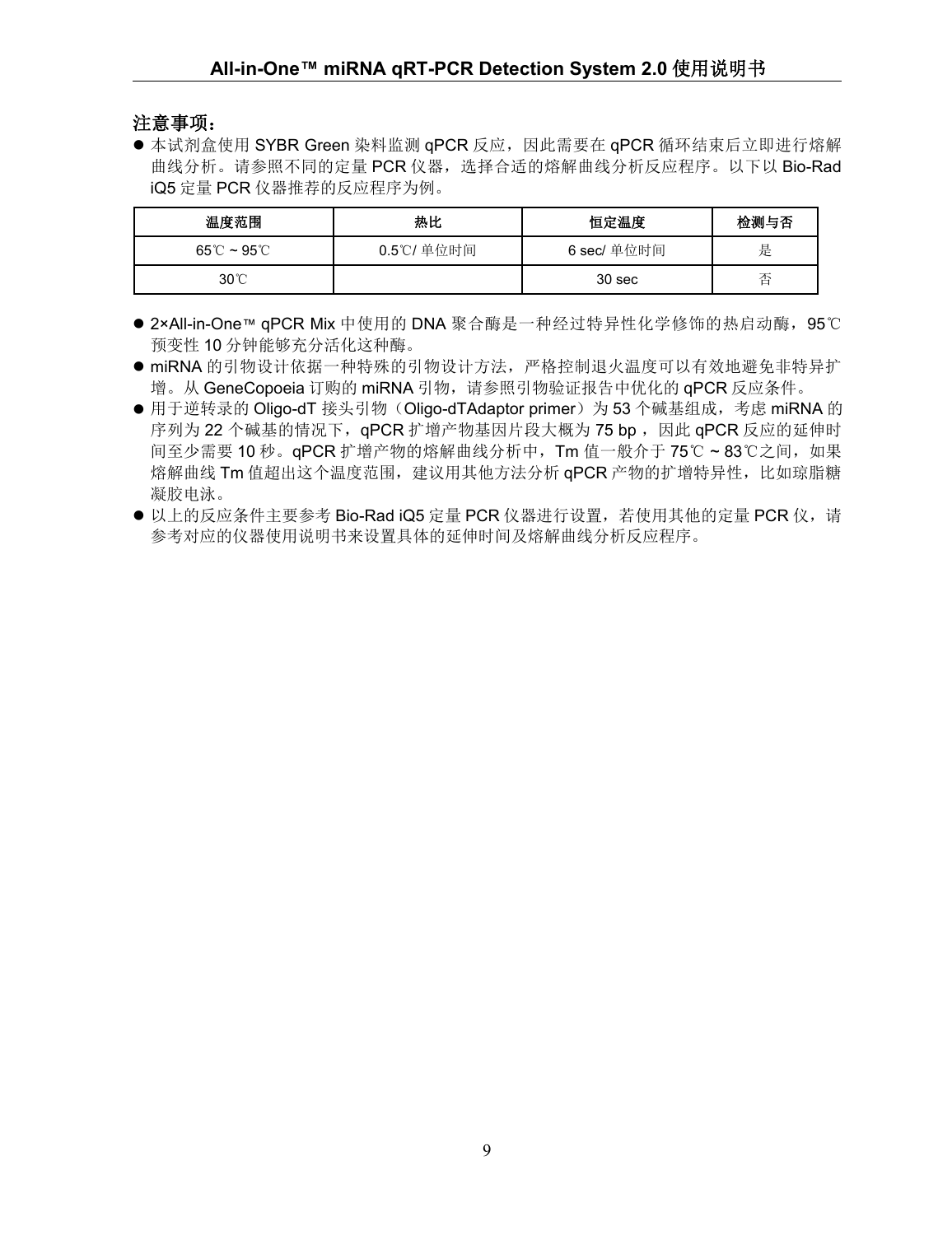# **VI.** 查错指南

| miRNA 序列<br>同源性问题            | ● miRNA 序列普遍很短,一些序列之间存在高度同源性,因此在引物设计方面带来了<br>困难。在设计上游引物时需要严格考虑特异性问题,特别是在设计一些单碱基差异的<br>miRNA 引物。除了反应条件的优化外,严格的引物设计及高质量的引物合成,对引<br>物扩增的特异性起着重要的作用。                                                                                                                                                                                                                               |
|------------------------------|--------------------------------------------------------------------------------------------------------------------------------------------------------------------------------------------------------------------------------------------------------------------------------------------------------------------------------------------------------------------------------|
| 异常的扩增曲<br>线                  | ● 收集荧光信号的温度设置不恰当。做相应的调整。<br>● 阳性对照设置不正确。做相应的调整。<br>● 尝试使用 3.0%琼脂糖凝胶电泳检测 PCR 产物。<br>● 使用琼脂糖凝胶电泳检测引物的纯度, 如果引物呈现弥散性条带分布, 请使用 PAGE<br>纯化的引物,或者在实验前使用苯酚/氯仿抽提及乙醇沉淀的方法处理引物,以得到纯<br>度较高的引物。                                                                                                                                                                                            |
| 异常的熔解曲<br>线                  | ● 未加模板的阴性对照孔 (No Template Control) 检测到荧光信号。如果阴性对照孔的<br>Ct 与阳性对照孔的 Ct 一样, 很可能是污染了阳性模板, 如果这种情况一直存在, 请<br>考虑更换新的 PCR 级反应水、引物及 2×All-in-One™ qPCR Mix。<br>● 如果空白对照的熔解曲线 Tm 值低于阳性对照的熔解曲线 Tm 值, 可能是 PCR 扩增<br>反应中产生了非特异扩增,比如引物二聚体。请重新在冰上准备 PCR 反应预混液,<br>提高 PCR 扩增的退火温度。如果阴性对照的扩增 Ct 值大于 35, 与阳性对照的 Ct 差<br>异大于 5, 则 PCR 反应体系已经达到其合格的标准。相反如果 Ct 不能达到前面提到<br>的范围, 那么需要重新设计引物或者优化反应条件。 |
|                              | ● 阳性对照孔熔解曲线出现双峰或多峰<br>● 阳性对照反应体系中没有其他的引物存在出现了双峰或多峰, 说明 PCR 扩增产生了<br>非特异扩增产物。请重新在冰上准备 PCR 反应预混液, 优化 PCR 反应条件, 比如提<br>高退火温度、降低引物浓度, 或者提高荧光信号收集的温度(但不要超过目的产物熔<br>解曲线 Tm 值) 。如果问题仍存在, 请考虑重新设计引物。                                                                                                                                                                                   |
| 没有荧光信号<br>(Ct) 或者 Ct 值<br>很高 | ● 检查是否有 PCR 产物生成(可以通过琼脂糖凝胶电泳检测),排除由于仪器检测器<br>设置错误的可能。<br>● 没有足够的 PCR 循环数。对于比较好的检测灵敏性, PCR 循环数最好设置到35个<br>循环以上,但是超过45个循环数可能带来太多的背景信号。<br>● 没有足够的 PCR 反应模板或者模板可能发生降解。建议采用高浓度的稀释模板重新<br>进行 PCR 反应,同时避免反复冻融模板样本。<br>● 扩增效率低、PCR 反应条件不合适。建议重新设计引物、优化反应条件。                                                                                                                           |